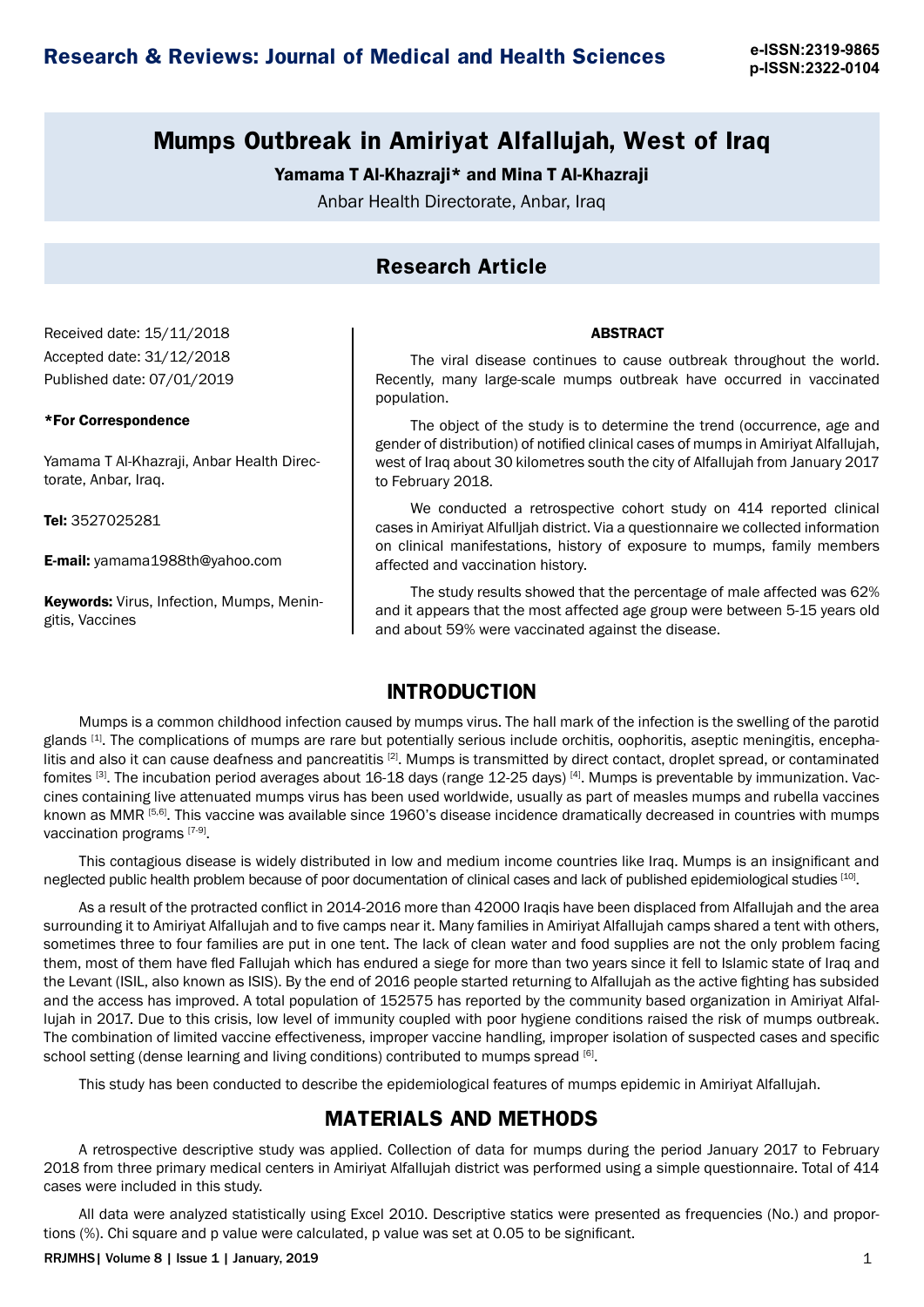#### **RESULTS**

Overall between January 2017 and February 2018, 414 mumps cases were notified in Amiriyat Alfallaujah district, where the total population number was 152575. The mean age was  $12.9 \pm 10$  years, median age was  $10.5$  years and the attack rate was 27 per 10000 populations.

The clinical symptoms and signs included swelling of one or two of the parotid glands 98%, fever 60%, malaise 37.5%, headache 28.4%, nausea 25.7%, vomiting 15%, orchitis 5%, meningoencephalatis 0.6%.

Table 1 demonstrates the occurrence of the 414 patients by age and gender. The majority of cases reported are in age group 5-15 and 62% are below fifteen years of age. The percentage of male affected is 62%.

| Total $(\%)$ | Female No. (%) | Male No. $(\%)$ | Age groups   |
|--------------|----------------|-----------------|--------------|
| 112.6        | 61.4           | 51.2            | $<$ 1        |
| 4811.5       | 163.8          | 327.7           | $1 - 4$      |
| 11528        | 419.9          | 7418            | $5-9$        |
| 8520.5       | 276.5          | 5814            | $10-14$      |
| 5613.5       | 235.5          | 338             | $15-19$      |
| 4510.8       | 225.3          | 235.5           | $20 - 24$    |
| 184          | 81.9           | 102.4           | 25-29        |
| 368.6        | 15 3.6         | 215             | $>30$        |
| 414100       | 158 38         | 25662           | <b>Total</b> |

Table 1. Distribution of studied group according to age and sex.

Chi Square value is 6.52. The p value is 0.48. The result is not significant at  $p \le 0.05$ .

The vaccination status was known in 352 (85%) of all reported mumps cases, 108 (26%) of all patients were unvaccinated, 244 (59%) were vaccinated with either one or two doses as the vaccinated patients did not recall whether they received one or two doses and due to lack of documentation (Table 2).

| %   | No. | <b>Vaccination status</b> |
|-----|-----|---------------------------|
| 59  | 244 | Positive                  |
| 26  | 108 | Negative                  |
| 15  | 62  | <b>Unknown</b>            |
| 100 |     | Total                     |

|  |  |  | Table 2. Coverage of vaccination in mumps cases. |
|--|--|--|--------------------------------------------------|
|--|--|--|--------------------------------------------------|

Chi Square is 129.7. The p value is <0.00001. The result is significant at p value  $\leq$  0.05.

## **DISCUSSION**

Almost Large mumps outbreak have been reported in several countries despite the presence of childhood immunization programs over many years including measles, mumps and rubella (MMR) vaccination [11]. Based on data reported to the world health organization (WHO) 467506 cases of mumps were reported worldwide in 2017<sup>[12]</sup>. In 2016 around 73919 mumps cases were reported in Iraq, while 36367 cases in 2017 [13]. We collected data from three primary health care centers in Amiriyat Alfallujah named Albu-olwan, Alikhaa and Alamiriyat with the help of the daily workers from these medical centers.

Due to conflict in Al-Anabar province which started in 2014, many people who lived in Albu-olwan area were displaced which resulted in low vaccine coverage particularly in young age groups. Out of 145 children with mumps under 7 years of age, 80 of them were from Albu-olwan, 20 from Alikhaa and 45 from Alamiriyat.

As the diagnosis of mumps was mainly clinical due to lack the availability of serological diagnosis, we used simple questionnaire included information about the signs and symptoms of the disease, vaccination history, recent contact with known mumps case and other family members infected. By this questionnaire we wanted to provide a better understanding about the nature of mumps its symptoms and spread.

Regarding gender distribution, there were sustained precondorerance for males over females in a ratio of 62%. Age distribution of the reported cases has shown that most of the cases occurred in those of age 5-15 years, while a study in Sweden reported the majority of affected cases are of age 35-44 years, in Belgium the most affected age were 3-12 years, in Germany the percentage of male was  $43.3\%$  and the outbreak affected mainly age group 15-34 years  $[14-16]$ .

Crowded places with many young people like high schools and universities are likely the sites for mumps outbreak. The influx of displaced people to Amiriyat Alfallujah had attributed to the overcrowding of household and schools, classes which usually have rooms for 30 students had to take in over 40 students.